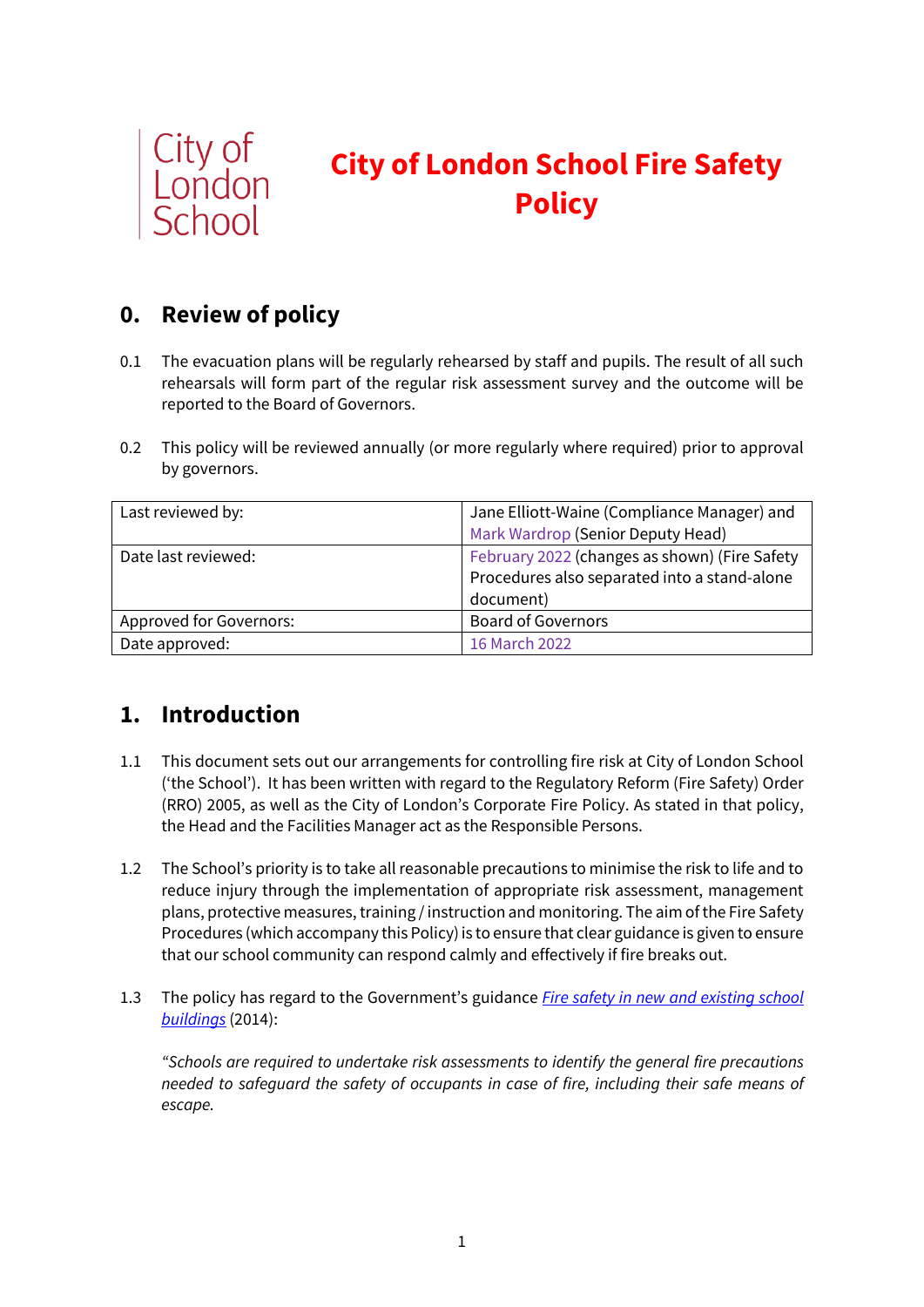*Under the [Regulatory Reform \(Fire Safety\) Order 2005](http://www.legislation.gov.uk/uksi/2005/1541/contents/made) (RRO)[1](#page-1-0) fire legislation has become simplified. The Department for Communities and Local Government has produced a guide for schools [\(fire safety risk assessment: educational premises\)](https://www.gov.uk/government/publications/fire-safety-risk-assessment-educational-premises). The guide deals with the provision and management of fire safety.*

*You will need to:*

- *ensure procedures are in place to reduce the likelihood of fire*
- *maintain fire detection and alarm systems*
- *ensure staff and pupils are familiar with emergency evacuation procedures*

*It is important that:*

- *fire risk assessments are kept up to date*
- *fire precautions remain current and adequate (they should be reviewed in detail when significant alterations are made to a school's premises)"*
- 1.4 The Facilities Manager is the Fire Safety Coordinator, who is supervised and supported by the Senior Deputy Head in implementing this policy and the accompanying procedures.
- 1.5 The policy covers the following areas:
	- Fire Safety Responsibilities
	- Fire Prevention
	- Fire Risk Assessment
	- Evacuation Plans
	- Prevention of Arson
- 1.6 This policy should be read in conjunction with:
	- The Health and Safety Policy
	- The Fire Safety Procedures
	- CoL guidance: Personal Emergency Evacuations Plans
	- The Security Policy
	- The Critical Incident Plan
	- The City of London Corporation Fire Policy and associated guidance documents.
- 1.7 This policy has regard to Part 3 (Welfare, health and safety of pupils), Paragraph 12 (Fire) and Part 5 (Premises of and accommodation at schools) of the Independent School Standards Regulations.

## **2. Responsibilities**

### 2.1 **The Head**

The Head is accountable for fire safety matters at the School. The Head works with the Senior Deputy Head and Facilities Manager to ensure that the school meets its legal obligations and is responsible for ensuring that:

• Procedures are in place to implement the requirements of the CoL Corporate Fire Policy. In particular, they are accountable for ensuring that fire risk assessments and fire management plans are in place for the School;

<span id="page-1-0"></span><sup>1</sup> Further government guidance, *[Making your premises safe from fire](https://assets.publishing.service.gov.uk/government/uploads/system/uploads/attachment_data/file/14879/making-your-premises-safe-short-guide.pdf)*, supports this.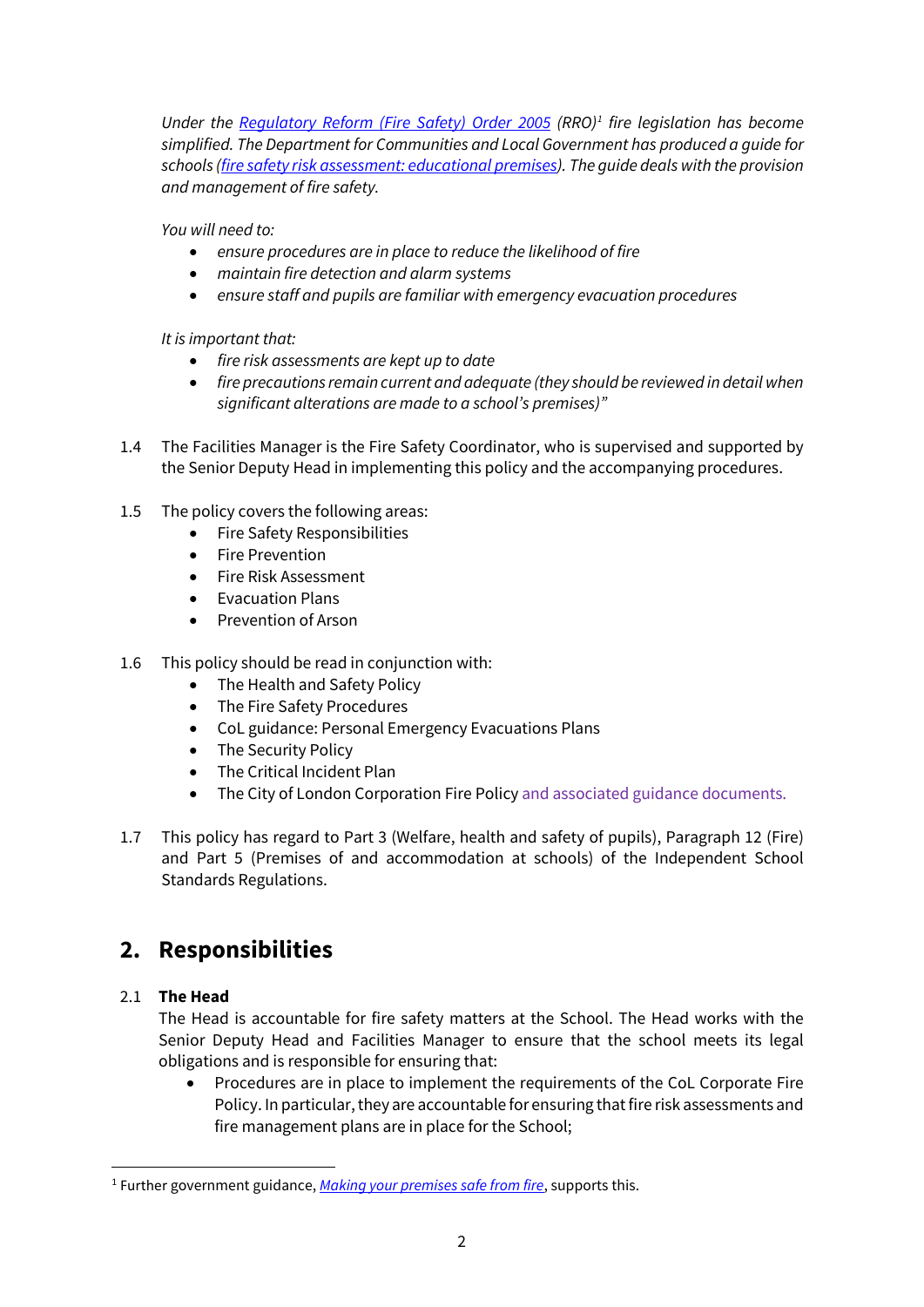- The requirements of this fire safety policy and procedures are made known and available to the whole school community;
- Adequate resources are available for fire prevention and fire precautions;
- Responsibilities for fire prevention/precautions are clearly identified and assigned;
- Appropriate instruction and training are provided to staff and pupils.

### 2.2 **The Facilities Manager**

The Facilities Manager, supported by the Senior Deputy Head and Compliance Manager, is responsible, in relation to fire safety, for ensuring that:

- A suitable and sufficient fire risk assessment (FRA) is carried out every 5 years (as a minimum) by a CoL approved assessor, in line with all CoL FRA guidance and that control measures and recommendations are implemented in a timely manner;
- Fire risk assessments are reviewed yearly and that the CoL Fire Safety Team's mandating requirements are met;
- Fire procedures and risk assessments are reviewed on each occasion that a building is altered, extended or rebuilt, or when new buildings are acquired;
- A fire management plan is in place, following CoL guidance, and that this is communicated to all relevant stakeholders;
- Systems are in place to maintain and test all fire safety equipment (i.e. fire doors, alarms systems, emergency lighting) as set out in the CoL Fire Safety Policy and that appropriate records are kept;
- Adequate means of escape are provided for all employees including those with disabilities and all other school users;
- An adequate number of fire marshals are identified and appropriately trained;
- Information, instruction and training is provided to all staff and pupils;
- Everyone in the school (including visitors and contractors) are given clear written instructions on what they should do in the event of fire;
- Records are kept of the fire induction training given to new staff and pupils;
- Procedures and arrangements for emergency evacuation are tested termly, recorded and lessons learnt;
- The premises fire logbook is maintained and kept up-to-date;
- Hot works are assessed, and hot works permits are in place;
- That a Guest Emergency Evacuation Plan (GEEP) is in place and that there is a system in place for Personal Emergency Evacuation Plans (PEEPs) to be developed for staff and pupils where necessary;
- Fire incidents and unplanned activation of the fire alarm systems are reported to CoL as described in the CoL Fire Safety Policy.
- CoL Guidance FSGN48 Fire Safety Unit Notification Process is being adhered to.

### 2.3 **Heads of Department and Designated Managers**

Heads of Department and Designated Managers are responsible for ensuring that:

- Information regarding fire safety and emergency procedures are provided to new staff on their first day of employment as part of the induction process;
- Fire safety procedures are observed within work locations, and risk assessments for activities under their control include any necessary local fire precautions;
- Managers with responsibility for electrical or networks installations, or where highly volatile or flammable substances are used, must ensure that fire arrangements and good housekeeping are maintained so as to minimise fire risk.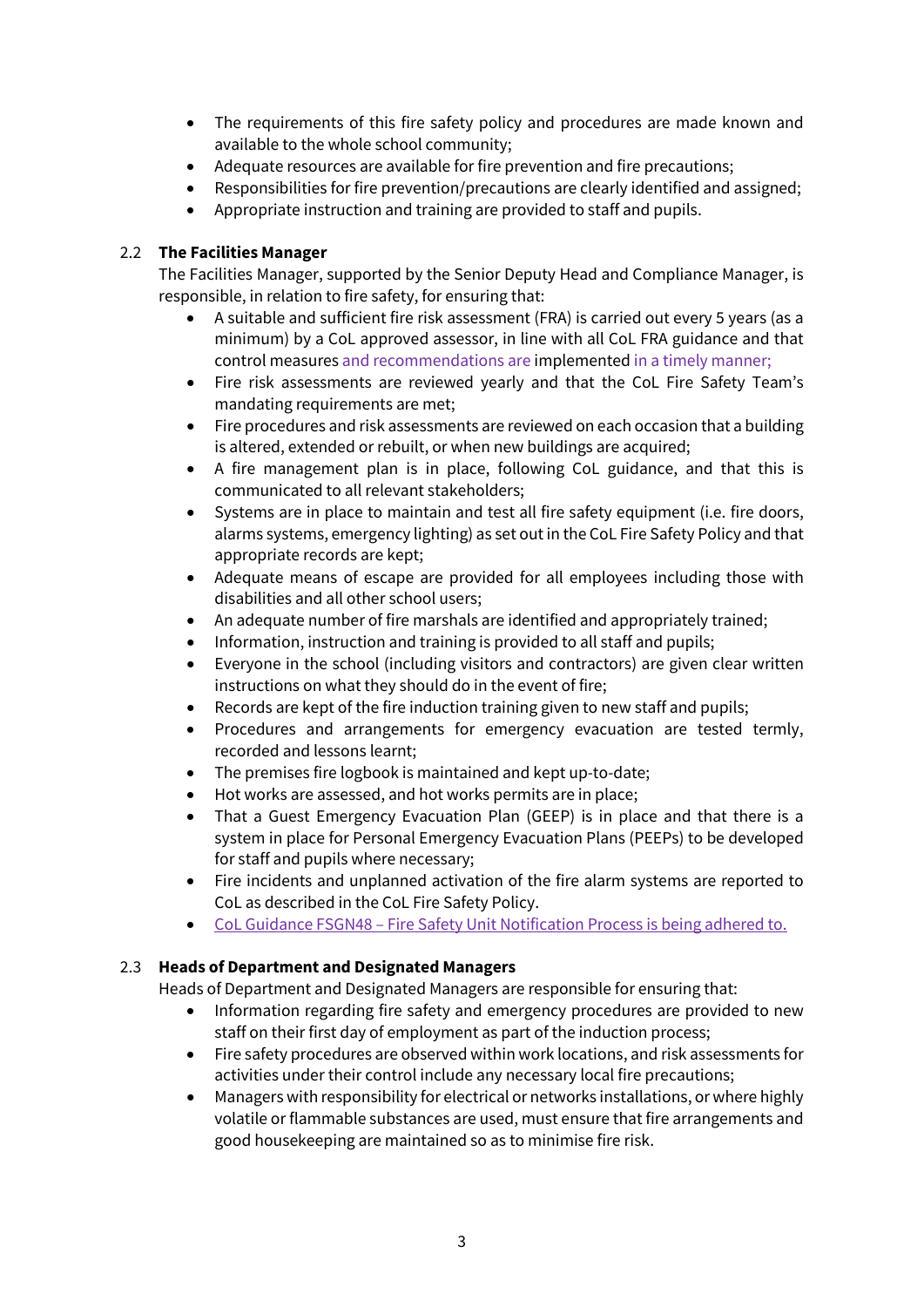### 2.4 **Responsibilities of teaching staff**

- Teaching staff are responsible for escorting their pupils safely out of the building in silence and in an orderly fashion during an evacuation.
- Form tutors are responsible for keeping pupils silent and taking the register at the assembly point (or, in the absence of the form tutor, a nominated deputy), and for ensuring that the name of anyone who cannot be accounted for (and, if possible, their likely location) is passed immediately to the Senior Deputy Head. It is the responsibility of the Bursar / Facilities Manager to ensure that this information is passed to the Fire and Emergency service as soon as they arrive.

### 2.5 **All Staff**

All School employees are responsible for ensuring that:

- They are aware of the fire safety arrangements for the School, including being fully conversant with the emergency evacuation procedures and assembly points;
- When the fire alarm sounds, they 'sweep' the building as they leave to ensure that all building users are safely evacuating as detailed in the fire procedures;
- They do not increase fire risks by following poor housekeeping and / or waste disposal practices;
- They do not tamper with or misuse any fire safety equipment, including blocking fire exits, propping open fire doors, moving fire extinguishers / blankets, removing signs or notices or blocking call points from clear view;
- They report dangerous situations or fire risks to their line manager(where relevant), the Facilities Manager and the Compliance Manager by completing the Health and Safety Form on the Intranet.

#### 2.6 **Pupils, contactors and other persons**

- Form tutors and School managers will ensure that all pupils, contractors and other persons that attend the School are made aware of the current arrangements for emergency evacuation and that they must obey all fire safety instructions;
- Pupils, contractors and other persons must report any fire incidents, however small, and any concerns they may have about fire safety to the Facilities Manager.

#### 2.7 **Fire Marshals**

The School Keepers and Facilities staff are the designated Fire Marshals for the school. All Fire Marshals are "competent persons" who have been trained to provide "safety assistance" in the event of a fire. Fire Marshals are to receive regular refresher training, as set out in the CoL Fire Safety Policy. The on-duty Facilities Manager or Facilities Maintenance Supervisor (Evacuation Coordinators) will direct the Fire Marshals to designated roles during any fire incident. Their duties will include:

- Identifying the location of an activation;
- Confirming whether there is an actual fire or whether it is a false alarm;
- Checking areas are clear of all people and close all doors and windows if safe to do so;
- Directing people to the assembly points;
- Reporting areas are clear to the Bursar and / or Evacuation Coordinator;
- Liaising with the emergency services, as necessary;
- Preventing people from re-entering the building until it is safe to do so;
- In the absence of a 'buddy' or carer, assisting disabled people to the safe refuges and liaising with the Evacuation Coordinator as to next steps;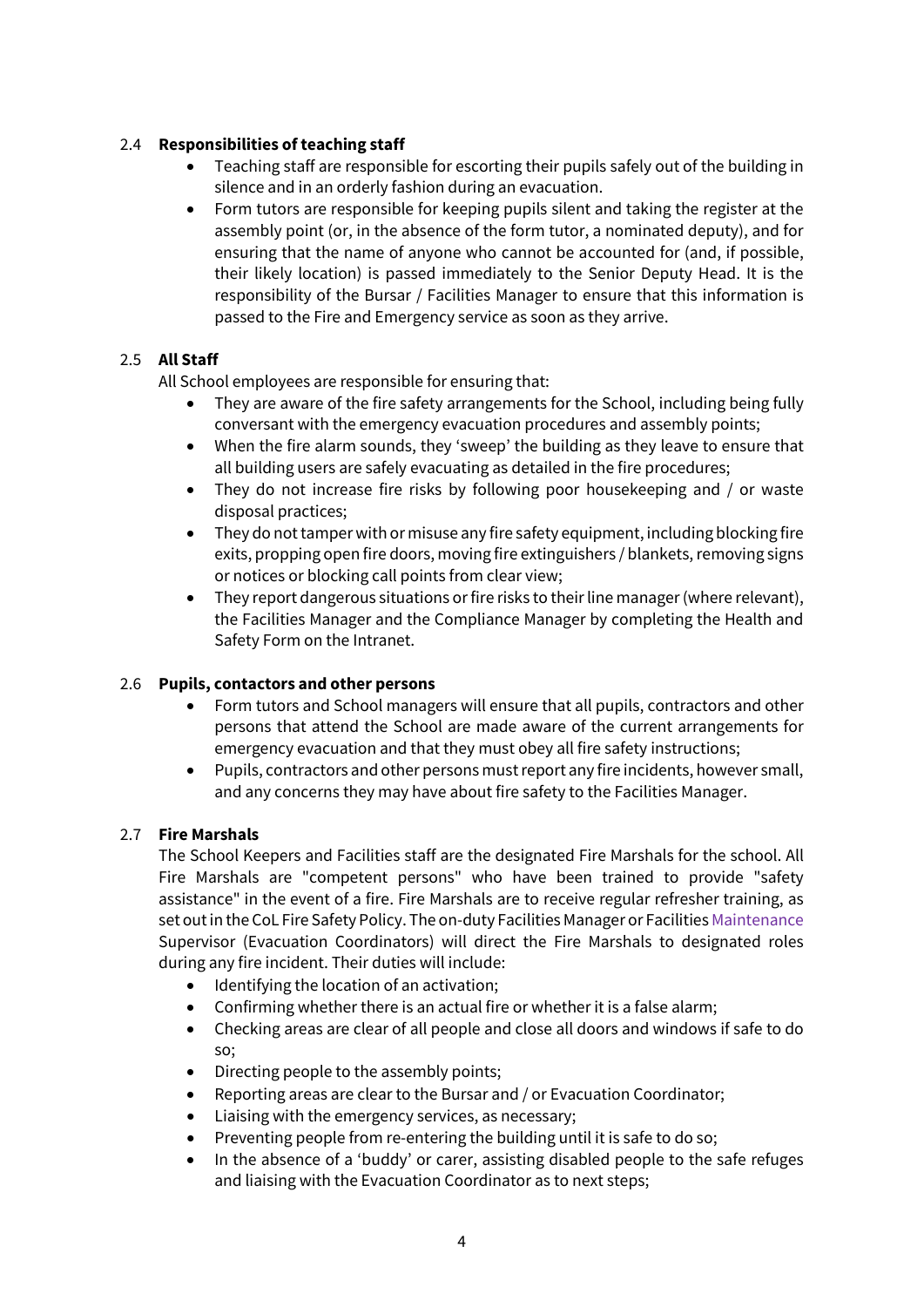- Completing inspection of fire safety equipment as directed by the Facilities Manager.
- 2.8 The following staff have specific responsibilities as shown:

| <b>Responsibility</b>                          | <b>Member of Staff</b>                      |
|------------------------------------------------|---------------------------------------------|
| Termly fire practices and emergency            | Senior Deputy Head and Facilities           |
| evacuation drills at main site.                | Manager                                     |
| Yearly fire practice and emergency             | Senior Deputy Head, Head Grounds            |
| evacuation drills at Grove Park. This is       | person and Director of Sport.               |
| completed at the beginning at the autumn       |                                             |
| term for all year groups.                      |                                             |
| Fire induction for new staff and training of   | HR, Line Managers, Facilities Manager       |
| key staff to help to ensure that the School    |                                             |
| can be safely evacuated in the event of a fire |                                             |
| Fire induction and training for pupils         | <b>Senior Deputy Head and Form tutors</b>   |
| Testing all fire alarms weekly and recording   | <b>Facilities Manager</b>                   |
| results                                        |                                             |
| Keeping fire routes and exits clear            | Senior Deputy Head, who in turn has         |
|                                                | delegated day-to-day management to          |
|                                                | the Facilities Manager (who manages         |
|                                                | the Keepers)                                |
| Ensuring that flammable rubbish and            | <b>Facilities Manager</b>                   |
| combustible materials are stored away          |                                             |
| from buildings                                 |                                             |
| the<br>Arranging<br>annual<br>and<br>service   | Facilities Manager, in conjunction with     |
| maintenance of fire<br>alarms, smoke           | the City Surveyor (CoL)                     |
| lighting,<br>fire<br>detectors,<br>emergency   |                                             |
| extinguishers and other alarm systems          |                                             |
| Checking that all Science and Art and          | Heads of Biology, Chemistry, Physics        |
| Design equipment is switched off, where        | and Art and Design (working with the        |
| appropriate, at the end of the school day      | relevant technicians)                       |
| Securing flammable materials used in           | Heads of Biology, Chemistry, Physics,       |
| teaching or maintenance in purpose-made,       | Drama and Art and Design (working with      |
| flame-proof and secure containers              | the relevant technicians)                   |
| Setting all computers, projectors, printers    | <b>IT Manager</b>                           |
| and electronic whiteboards to switch off       |                                             |
| automatically each evening and during          |                                             |
| weekends and holidays                          |                                             |
| <b>Fixed Electrical Safety Testing</b>         | City Surveyor, who will provide the         |
|                                                | Facilities Manager with a copy of current   |
|                                                | electrical installation certificates        |
| Regular portable appliance testing             | Facilities Manager (and, where relevant,    |
|                                                | <b>Science Technicians)</b>                 |
| All gas appliances and installations (boilers, | <b>City Surveyor and Facilities Manager</b> |
| kitchen equipment, etc.) are regularly         |                                             |
| inspected, maintained and serviced by Gas      |                                             |
| Safe Registered Engineers                      |                                             |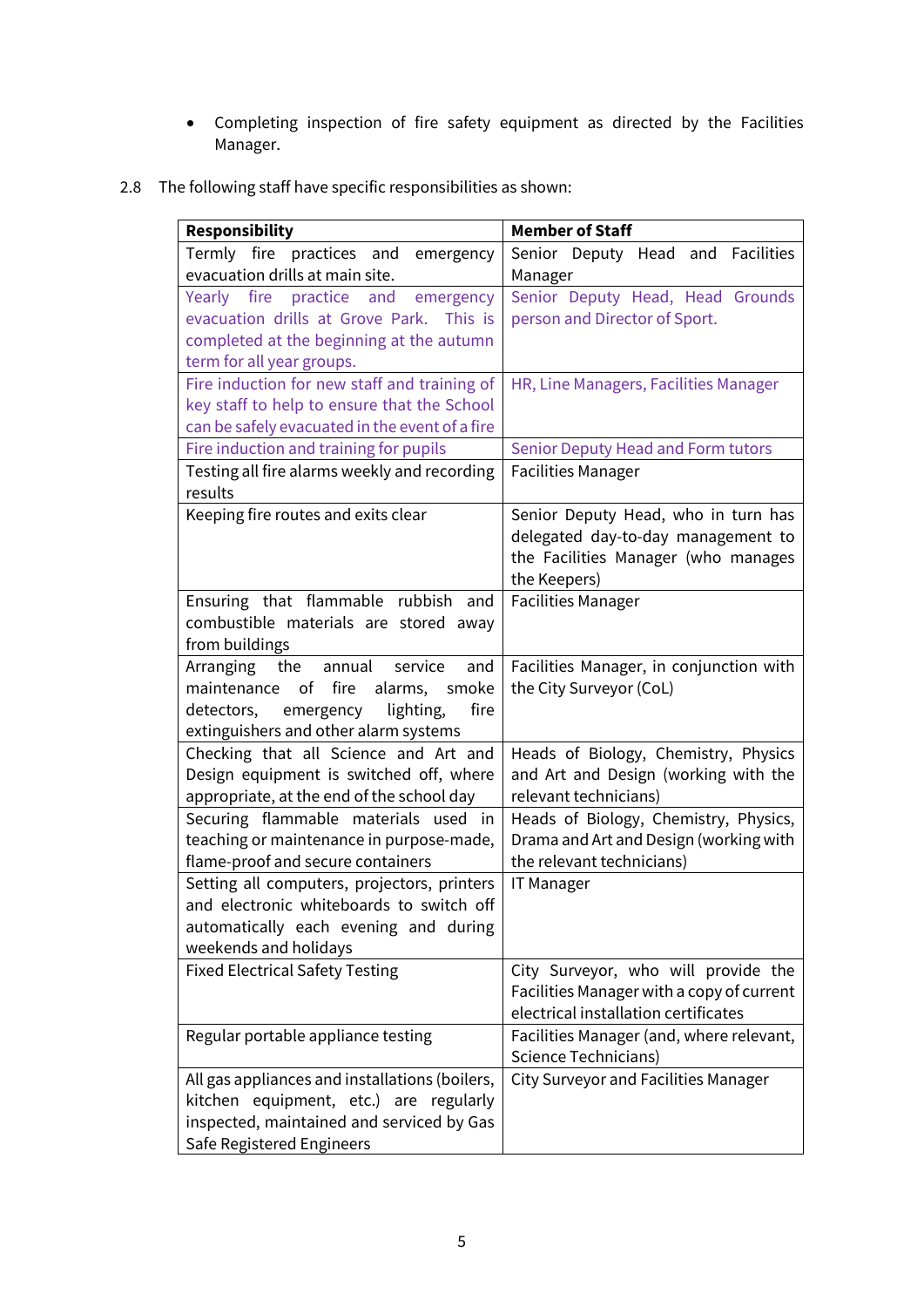| Carbon Monoxide (CO) detectors are   Facilities Manager<br>installed, tested and maintained wherever<br>assessed as necessary and where there is<br>sleeping accommodation <sup>2</sup> |                           |
|-----------------------------------------------------------------------------------------------------------------------------------------------------------------------------------------|---------------------------|
| Switching off all kitchen equipment at the<br>end of service                                                                                                                            | <b>Catering Manager</b>   |
| Implementation of robust permits to work  <br>for all physical works on the fabric of the<br>buildings and associated equipment,<br>including hot works                                 | <b>Facilities Manager</b> |

### **3. Fire Prevention**

- 3.1 All members of staff are to ensure that they comply with the following basic safety rules:
	- Combustible materials, such as cardboard boxes and packaging materials should be disposed of safely unless they are required for their purposes. When such materials are retained, they must be kept tidily in designated storage areas.
	- All corridors, stairways, entrances and exits must be kept clear. Particular attention must be paid to designated fire exits and escape routes which must be kept clear at all times without exception.
	- Classroom displays and work displayed in other areas must be set up with care and away from sources of heat. Notices must be properly fixed to boards and not allowed to flap around.
	- Rubbish must be placed in metal bins or areas made of a non-combustible material. Rubbish must not be allowed to collect in 'hidden' places (e.g. behind cupboards, etc.). Particular attention should be paid to general tidiness and areas around electrical appliances.
	- The stationery store (in the South Services store) and other cupboards containing stationery and other combustible materials to be kept locked and tidy.
	- Boiler rooms must be kept clear, clean and locked.
	- Electrical equipment must be used properly and kept in safe working order. Electrical plugs must not be overloaded.
	- Clothing and costumes are often highly inflammable. They must be stored tidily and well away from any heat source.

### **4. Fire risk assessment**

4.1 A requirement of the RRFSO is the completion of a Fire Risk Assessment (FRA) to determine the risk of fire occurring and identify the precautions necessary to eliminate, reduce or manage the risk. To ensure a suitable and sufficient FRA is produced, the School's Facilities Manager will follow the information contained in the CoL Fire Safety Policy, as well as the published $3$  supporting guidance:

<span id="page-5-0"></span> $2$  N.B. From September 2016, there is no designated sleeping accommodation at the School; there is one unit of residential accommodation for staff at Grove Park.

<span id="page-5-1"></span><sup>&</sup>lt;sup>3</sup> This guidance is available on CoL's secure intranet, COLNET.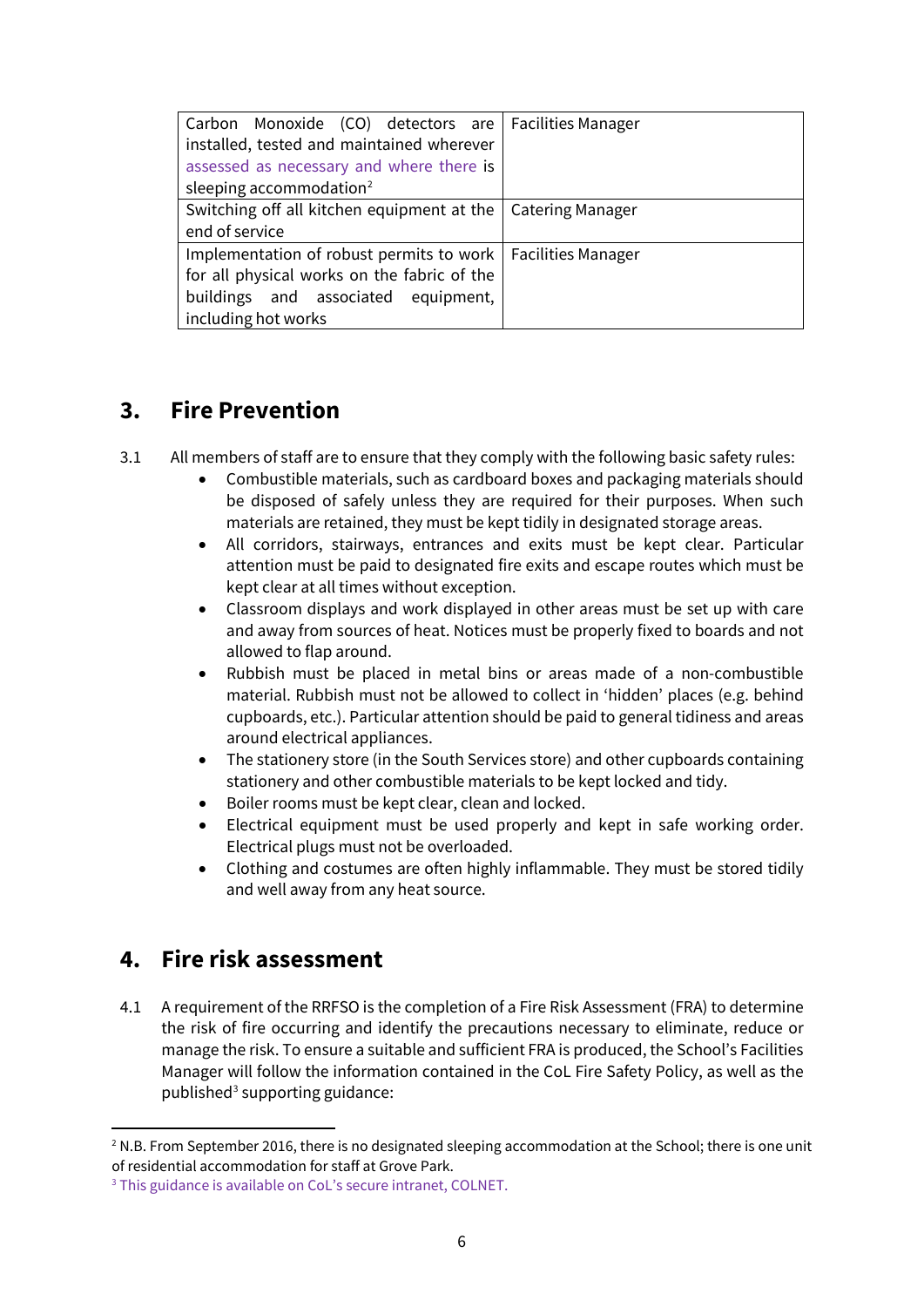- Fire Safety Guidance Note FSGN79: External FRA Companies
- Fire Safety Guidance Note FSGN77: Ordering External Fire Risk Assessment
- Fire Safety Guidance Note FSGN56: Fire Safety Assessment Review (Yearly Mandating)
- CoL RA Cover Page and Template
- 4.2 A full FRA will be completed every 5 years (as a minimum), in line with FSGN79, and more frequently if significant changes are made to the interior of buildings or new buildings are bought or added. This will be completed by a competent assessor approved by the CoL and the standard CoL FRA Cover page and template will be used to ensure consistency across CoL's portfolio.
- 4.3 CoL require yearly mandating (assessment review) of all FRAs, as set out in FSGN56. This process will be managed by the Facilities Manager.
- 4.4 The recommendations and action plan from the FRA will be managed by the Facilities Manager, assisted by the Facilities Team and the Compliance Manager.

### **5. Evacuation Plans**

- 5.1 The Head, or another member of staff as delegated by the Head (such as the Senior Deputy Head and / or Compliance Manager), will ensure that emergency plans are prepared to cover all foreseeable major incidents which could put at risk the occupants or users of the School. These plans will indicate the actions to be taken in the event of a major incident so that everything possible is done to:
	- save life
	- prevent injury
	- minimise loss
- 5.2 The emergency plans are based on this sequence of priorities. The Appendices within the **Fire Evacuation Procedures** set out the emergency plans in detail for the following areas:
	- Fire Evacuation Procedures (Main School) (Appendix 1)
	- Fire Evacuation Routes (Main School) (Appendix 2)
	- Procedure for Evacuation of the building by Disabled People and those unable to use stairs (Main School) (Appendix 3)
	- Procedure for Evacuation from the Winterflood Theatre (Appendix 4)
	- Procedure for Evacuation during break times or class change (Main School) (Appendix 5)
	- Procedure for Evacuation during Public Exams (Main School) (Appendix 6)
	- Procedure for Evacuation involving specific Co-curricular staff (Main School) (Appendix 7)
	- Fire Alert Notice (Main School Example) (Appendix 8)
	- Fire Evacuation Procedures (Grove Park) (Appendix 9)
	- Fire Evacuation Routes (Grove Park) (Appendix 10)
	- Fire Alert Notice (Grove Park) (Appendix 11)
	- Fire Alert Notice for visitors (Appendix 12): this is displayed in Reception and is made known to visitors on arrival on the School's premises, and information about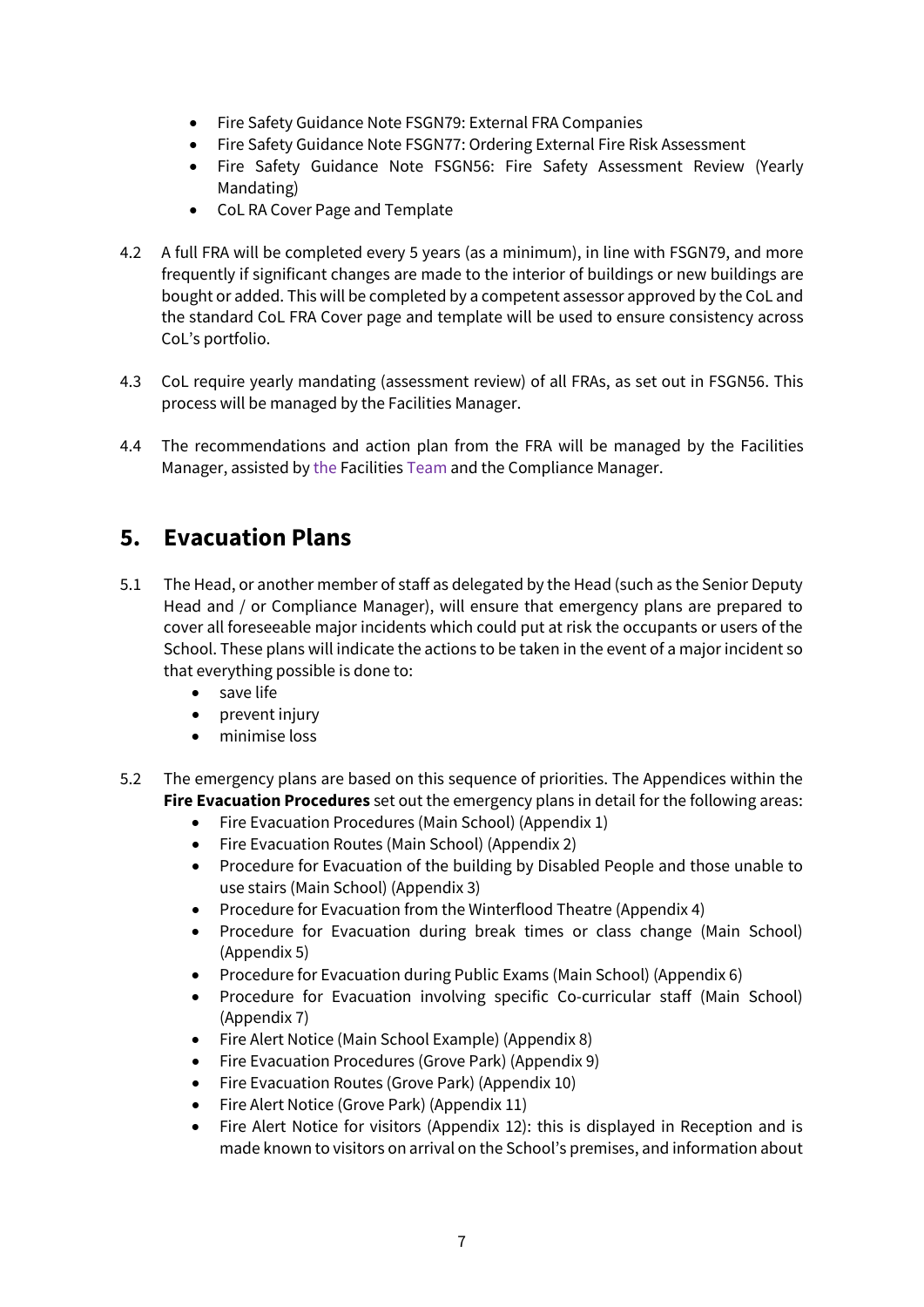how to respond to a Fire Alert is contained within the *Visitor Information Card* which is provided to all visitors.

- 5.3 All new staff (both teaching and non-teaching) and all new pupils, are given a briefing on the School's emergency evacuation procedures on their first day at the School as part of their induction.
- 5.4 All staff are to familiarise themselves with the nearest available exit route out of the building from rooms where they teach or work. The Evacuation Procedures for each room are displayed in the room. Staff should also to make themselves aware of alternative routes to evacuate the building in the event that the nominated escape route cannot be used for any reason.

# **6. Personal Emergency Evacuation Plans and Guest Emergency Evacuation Plans**

- 6.1 Personal Emergency Evacuation Plans (PEEPs) are a pre-planning system, for staff and others, for ensuring the adequacy of the emergency arrangements for staff and other frequent users of the School's premises who may require support or assistance.
- 6.2 A PEEP is a process used to explore what individuals may need in an emergency evacuation to ensure they can leave the building safely and in a timely manner. The aim of the completed PEEP is to identify any assistance, aids, information or building adjustments that may be required to ensure that evacuation is as independent and safe as possible. The PEEP, once agreed with the individual concerned, may be used to inform staff or others, but only with the agreement of the individual.
- 6.3 PEEPs are drawn up, as required, in the School in line with the CoL guidance: P*ersonal Emergency Evacuation Plans (PEEPs)* (HSG22) (see Appendix 2)
- 6.4 Any disabled pupil or member of staff will be subject to a Personal Emergency Evacuation Plan (PEEP), which will be drawn up in consultation with the School Nurse and / or Compliance Manager, with input as required from the Form Tutor / line manager.
- 6.5 A PEEP may also need to be drawn up where a pupil or member of staff is temporarily disabled or otherwise incapacitated (e.g. as a result of an injury or illness). It is the responsibility of Form Tutors to ensure the School Nurse and / or Compliance Manager is aware that a pupil requires a temporary PEEP before the pupil returns to school.
- 6.6 A Guest Emergency Evacuation Plan (GEEP) will be completed for disabled visitors in advance of their visit, where we are made aware of any impairment that puts them at a disadvantage in the event of an emergency. The School also has generic GEEPs for instances where notice has not been given; these may be obtained from the Compliance Manager or Facilities Manager.
- 6.7 The School has designated safe refuge points on every floor of every building, with signs advising of their location.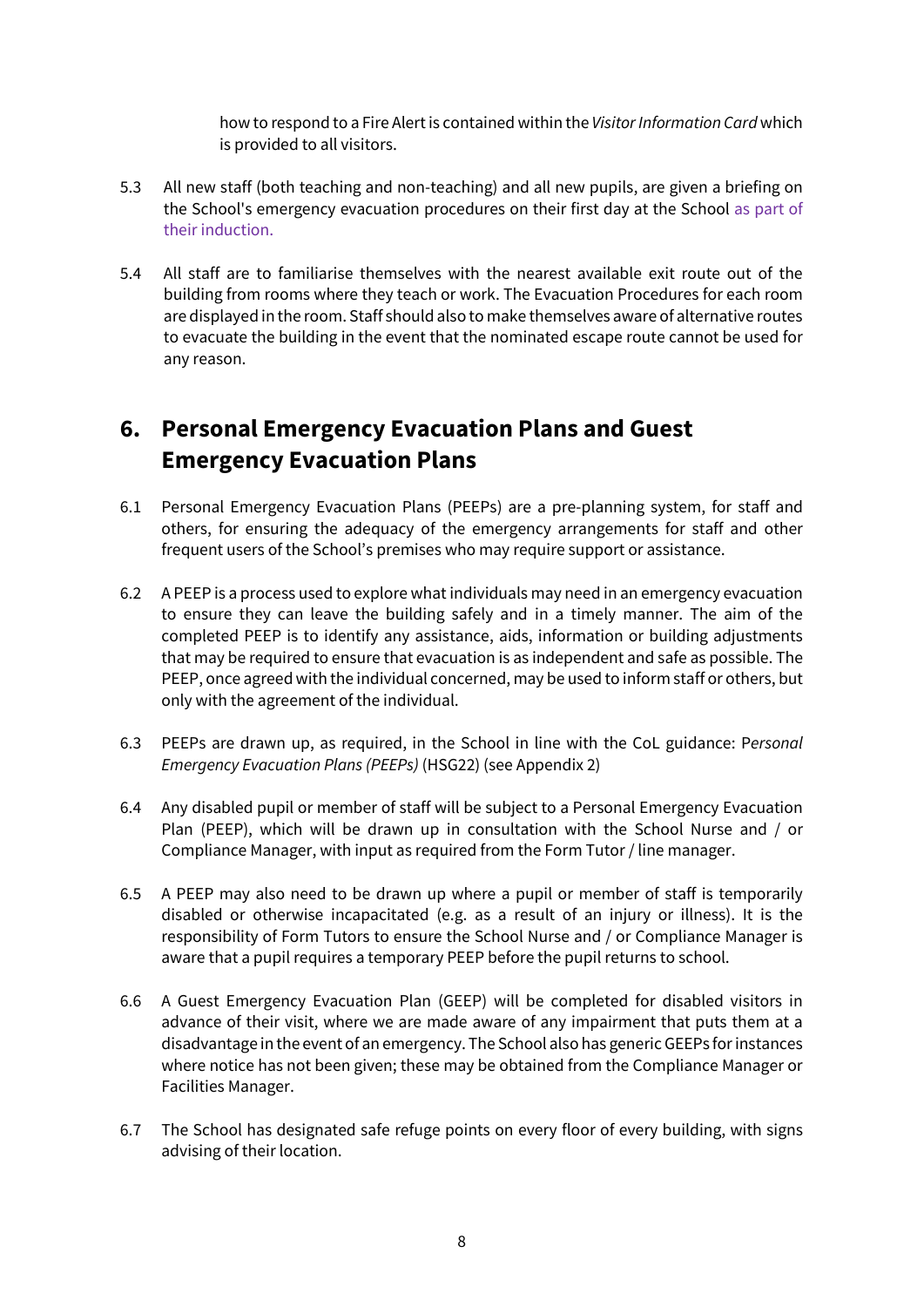### **7. Visitors and Contractors**

- 7.1 All visitors and contractors are required to sign in at Reception, where they are issued with a visitor's badge, which should be worn at all times that they are on school property. They will be made aware of the emergency procedures by both the Receptionist and by the person they are visiting. The procedures are outlined in a visitor information booklet provided to all visitors.
- 7.2 In the event of an activation of the fire alarm, any visitor who has not been collected will remain the responsibility of the Receptionist. It is for the Receptionist to direct them to the assembly point.
- 7.3 When large numbers of visitors are at the school for open days, plays, concerts, exhibitions, etc., a brief announcement will be made advising them of the location of the emergency exits that they should use in the event of the alarms sounding.

### **8. Training**

- 8.1 All new employees must be informed of the fire safety provisions at the School. Their line manager is responsible for ensuring, on their first day, that they are made aware of these provisions and it is recorded on their induction document.
- 8.2 Staff are to be advised of the following:
	- Fire evacuation arrangements
	- Location of fire exits
	- Location of firefighting equipment
	- The name of Fire Safety Coordinator (the Facilities Manager)
	- The importance of fire / smoke doors and the need to close all doors at the time of a fire and on hearing the fire alarm
	- Evacuation routes
	- Refuge points
	- Assembly points
- 8.3 All employees must complete the CoL online fire safety training as part of CoL's induction training within the first 2 weeks of starting employment. This fire safety module must be repeated at least every 4 years.
- 8.4 Fire drills form part of the School's fire safety training and the whole school community is expected to participate in termly drills.
- 8.5 Pupils are to be informed of the fire procedures at the School on their first day and at the start of each academic year.
- 8.6 Fire marshals must attend fire marshal training every 3 years. This will include the use of fire extinguishers.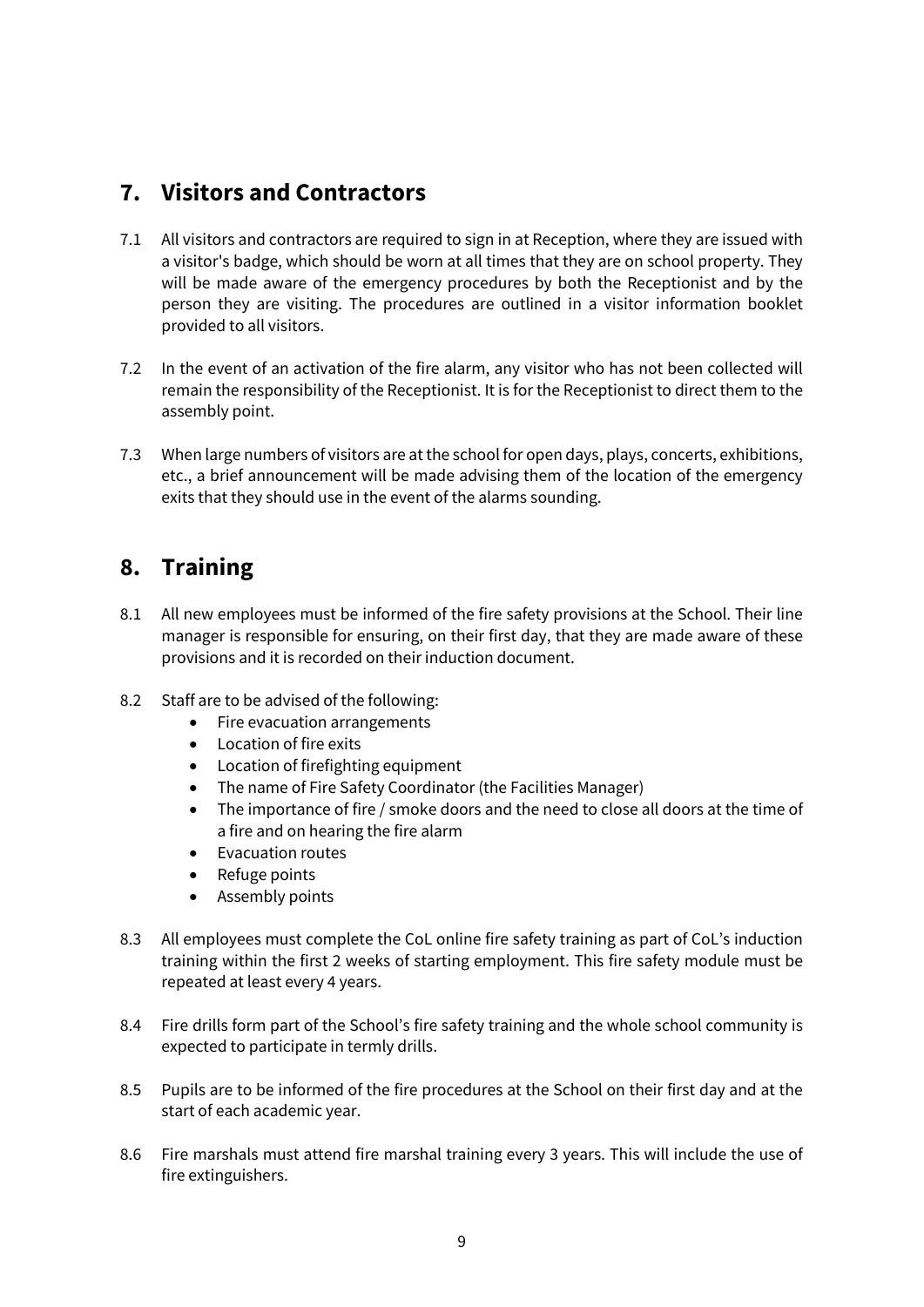- 8.7 The Facilities Manager is also expected to attend CoL fire safety briefings which will advise them on their specific fire management plan duties.
- 8.8 Additional fire safety training will be reviewed dependant on departmental need, e.g. fire extinguisher training, Evac chair training, fire door maintenance training.

### **9. Letting and Hiring of the School**

- 9.1 The School's standard contractual terms that are used for letting and hiring the school covers fire safety and specify that the hirer should certify that they have read and understood the School's fire safety policy and procedures. A member of the Facilities Team is always on duty when the school is let or hired for an outside function or event.
- 9.2 Regular hirers of the School will undertake their own termly fire drill. A record of this will be kept by the hirer and any findings will be reported back to the Events Manager who will pass on the details to the Facilities Manager.

### **10. Prevention of Arson**

10.1 The School's approach relating to the Prevention of Arson is given in Appendix 1.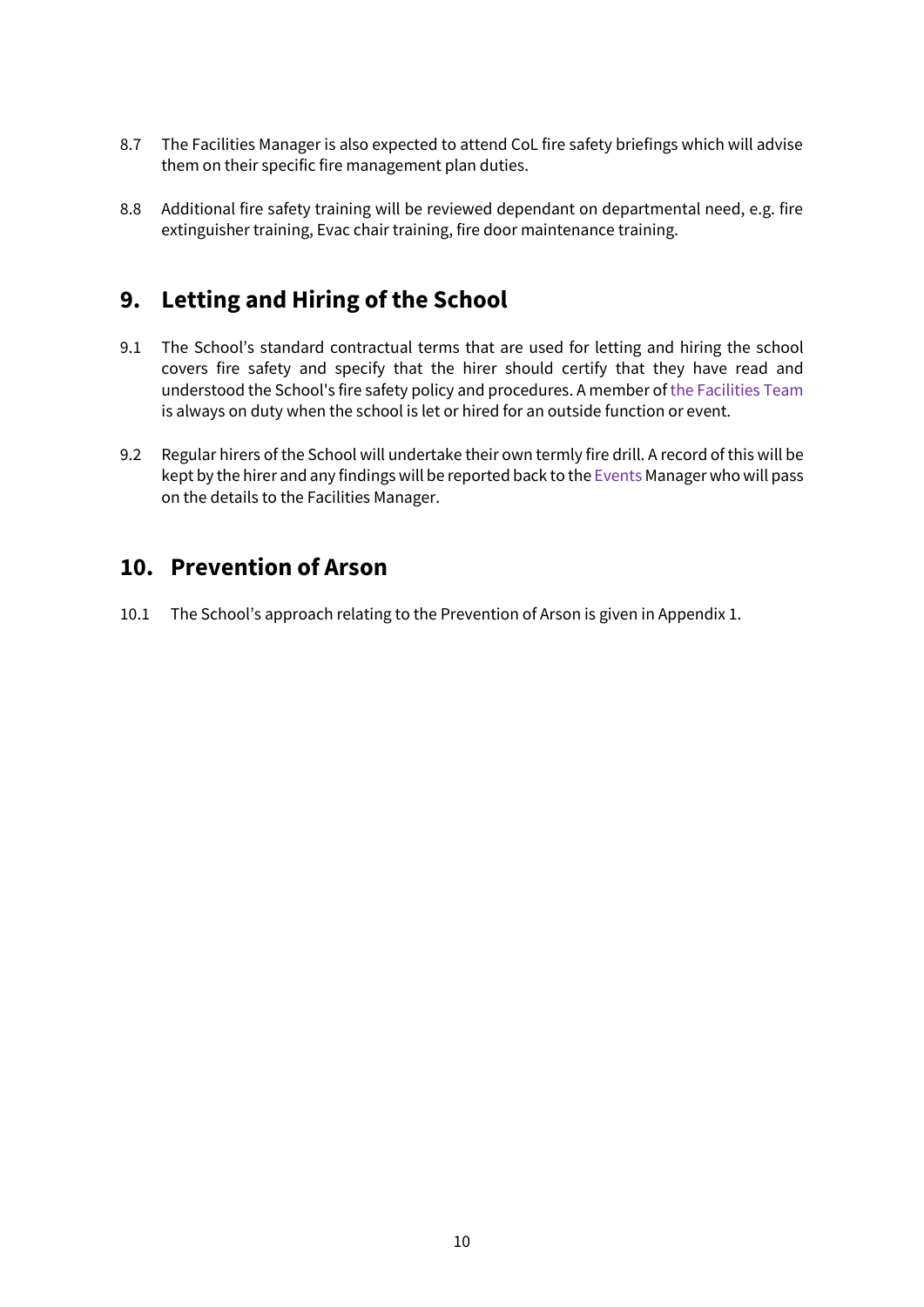### **Appendix 1: Prevention of Arson**

### 1.1 **Introduction**

Arson attacks on schools are serious and frequent. Twenty schools a week suffer an arson attack in the UK. A third of these happen during normal school hours. Around 90,000 children are affected by school arson each year.

Arsonists are most commonly 10–18 years of age and live in the local area. School arson is frequently carried out by either a pupil, ex-pupil or someone with siblings at the school. Many arson attacks are opportunist.

#### 1.2 **Practical Advice on combating Arson in schools**

Schools can protect themselves against the threat of arson with a few simple techniques. Protection does not need to mean 24-hour security, expensive alarm systems or hours of risk assessment. A few simple, low-cost housekeeping techniques can help to reduce the vulnerability of a school to arson and vandalism.

This appendix on the Prevention of Arson at the School has been developed in line with the Fire Safety Advice Centre (FSAC) guidance *[How to Combat Arson in Schools](https://www.firesafe.org.uk/how-to-combat-arson-in-schools/)*, which gives some practical advice for schools as to how to make themselves less of a target. Not only will this reduce the risk of arson but will also improve security and the health and safety standards of the school. The guidance is addressed primarily at school governors, head teachers and their deputies, school premises managers and risk managers. It aims to alert those responsible for school premises to the continuing dangers of arson attacks on schools and suggests means by which such a potential can be reduced.

### 1.3 **Prevention of Arson During School Hours**

#### 1.3.1 **Education**

- Staff should be made aware of the potential for daytime fires to occur (few schools have risk assessments for fire that mention daytime arson as a potential risk). Headteachers should be aware that they are responsible for the legal requirement to carry out and maintain risk assessments in case of fire. In particular, staff should be made aware of the danger of pupils being unsupervised in common rooms and corridors.
- Parents should be notified about occurrences of fires at their children's school. They should also be informed if arson is known, or suspected, to be the cause. This should be repeated whenever an incident occurs.
- Fire Safety Awareness sessions (including the risks of malicious calls) provided by the local fire service, should be held at regular intervals for all pupils.
- Regular fire drills should be undertaken as part of the Risk Assessment and records of them should be kept.
- Pupils should be told regularly that cigarette lighters and matches are not allowed in schools. Any breach should be treated as a serious disciplinary matter.
- Pupils who are suspected of involvement in starting fires should be considered for referral to Fire Service *fire setting aversion* schemes (there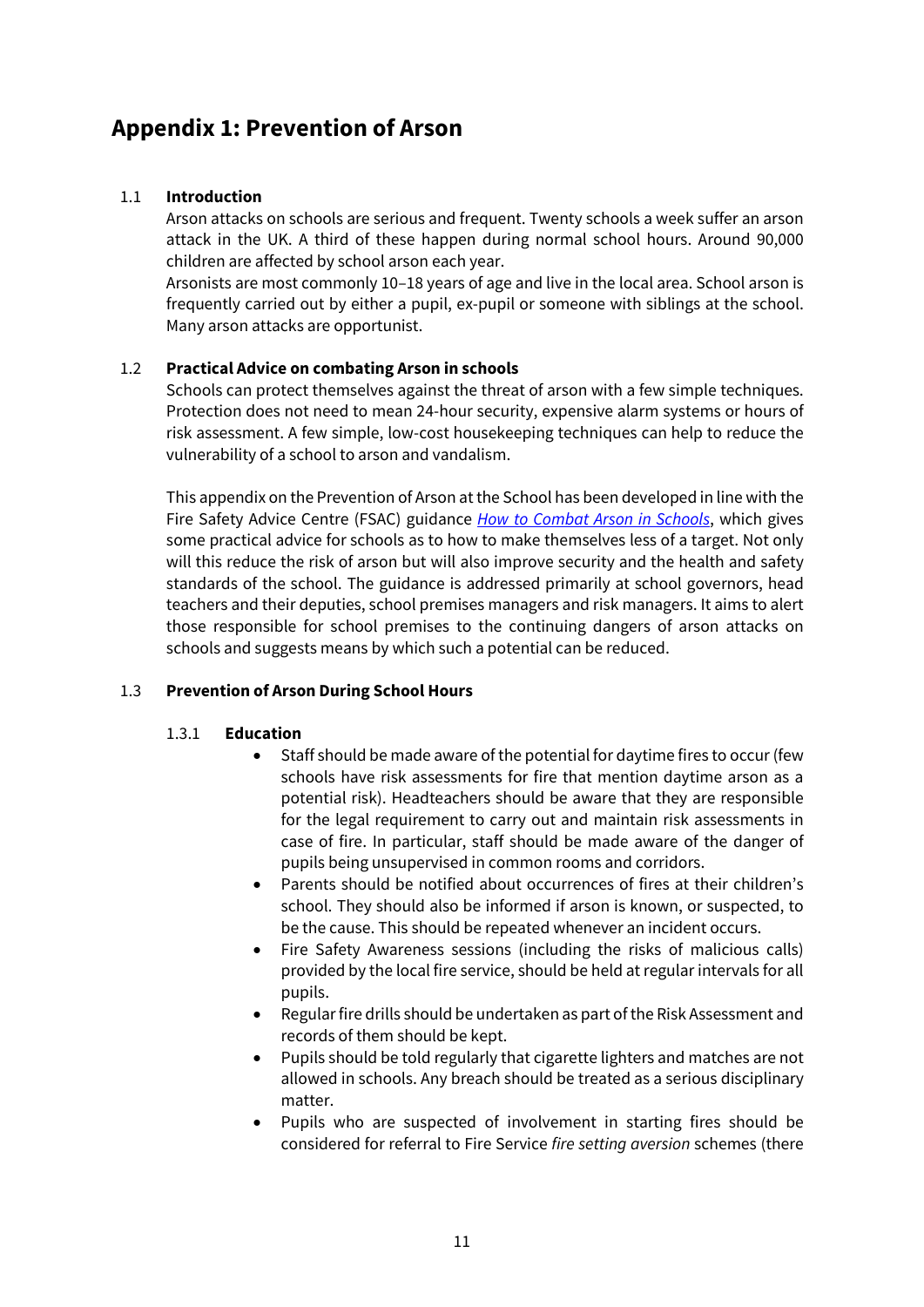are different names for these schemes). Consultation with parents is essential as these schemes are often conducted at home.

- Members of staff responsible for PSHE should consider making fire issues and risks a part of everyday school life.
- All fires, no matter how small, should be reported to the Fire Brigade<sup>[4](#page-11-0)</sup>. Sometimes waste bin fires and the like are not considered worthy of reporting, or staff feel embarrassed or think of the repercussions. The Fire Brigade will understand and can assist with possible solutions to prevent further occurrences.

### 1.3.2 **Prevention**

- Architects responsible for school building projects (new and alterations to existing) should consult with Fire Service and Insurance specialists.
- Stores in and around the School that contain combustible materials should be kept locked.
- Stores that contain chemicals and hazardous materials, often adjacent to chemistry laboratories, should be well managed, clean and kept locked. The Fire Brigade should be advised of the location of such rooms for their records.
- Waste bins and wheelie bins should be located well away from the buildings, preferably in locked compounds. Waste skips used for any purpose should be located well away from buildings but not near perimeter fences or walls. Litter bins should be emptied before / at start of lunch break and at the end of each school day.

### 1.3.3 **Detection and Protection**

- Automatic fire detection should be considered, including all escape routes, stores, cloakrooms and high-risk areas.
- Coats and other combustibles should not be kept in corridors or escape routes.
- Fire doors should be maintained in good working order and closed at all times. Members of staff should be adequately trained in fire procedures, including how to summon the Fire Service, building evacuation and the use of fire extinguishers.
- A full cost-benefit analysis should be undertaken on the installation of sprinkler systems for all new building projects or substantial refits / renovations.
- Automatic detection and fire alarm systems should be connected to a commercial collector station for constant monitoring and immediate transmission of a fire alarm signal to the local authority fire brigade whenever the school in unoccupied.
- Unwanted calls (such as malicious calls and system faults) should be treated seriously and with the highest priority. Malicious calls are a criminal offence and will be reported to the Police by the Fire Brigade.

<span id="page-11-0"></span><sup>4</sup> Small fires should be reported via the School's Health and Safety reporting procedures; the Senior Deputy Head and / or Facilities Manager will notify the Fire Brigade where appropriate.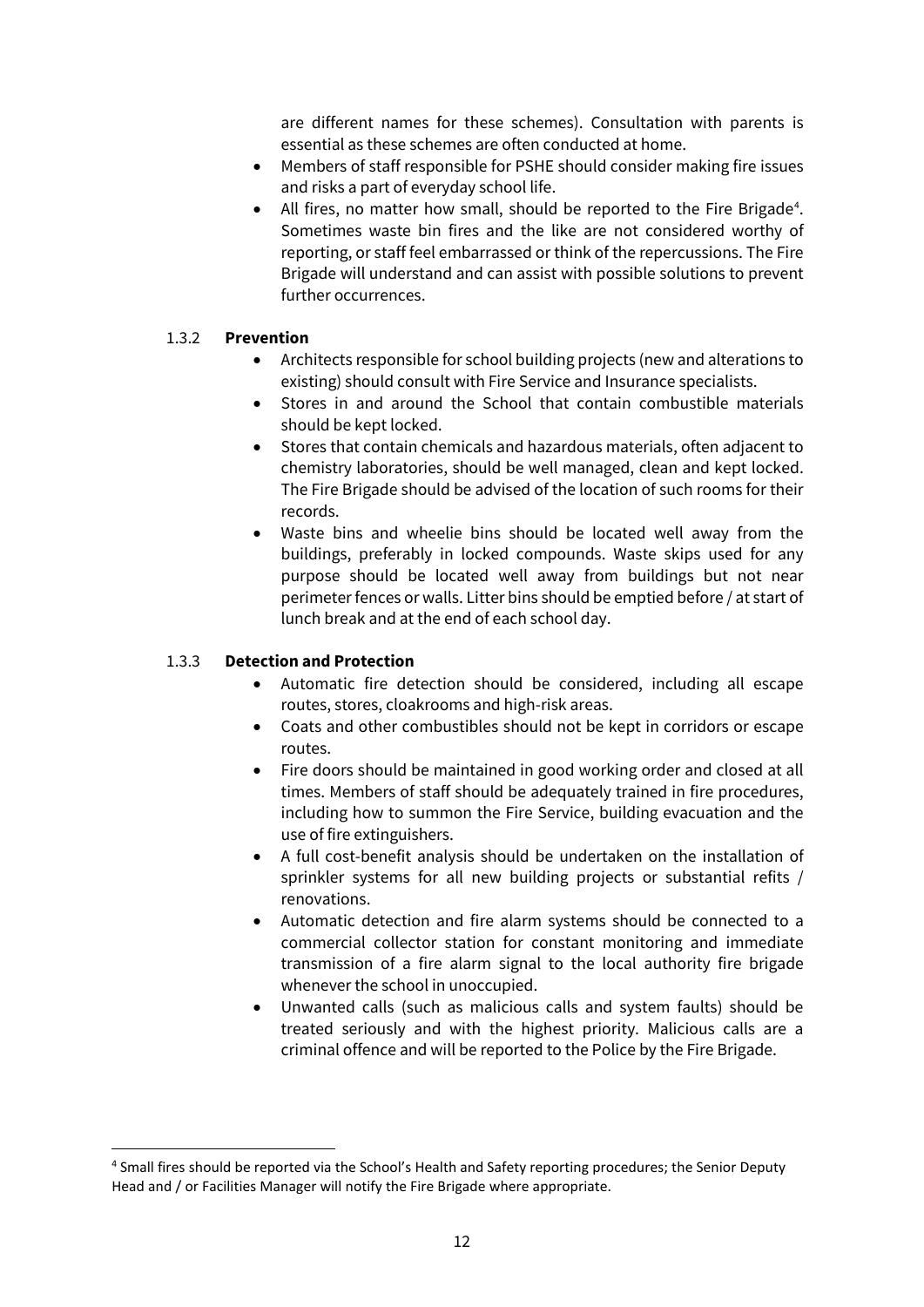#### 1.4 **Prevention of Arson Outside of School Hours**

#### 1.4.1 **Deter unauthorised entry onto the site**

Ensure perimeter fencing is maintained in good order and consider the use of boundary signs to deter intruders, particularly at vulnerable spots, or areas known to be used for unauthorized access to your site.

#### 1.4.2 **Prevent unauthorized entry into the building**

The easiest points of entry into school premises will be via the doors and windows. Skylights are also a weak point unless fitted with internal bars or grills. Ensure the burglar alarm system is maintained fully functional.

#### 1.4.3 **Reduce the opportunity for an intruder to start a fire**

Arsonists seldom bring combustible items with them but tend to use what is available on site. External combustible storage within the school should be removed or located elsewhere.

#### 1.4.4 **Reduce the scope for potential fire damage**

Closing all doors at night will help contain any fire or smoke within the room of origin, or at the very least, slow down the rate of fire growth.

### 1.4.5 **Reduce subsequent losses and disruption resulting from a fire by preparing a disaster recovery plan**

The time and effort put into creating a plan will pay dividends in the event of a serious fire, whether started accidentally or deliberately.

#### 1.5 **Specific steps to reduce the risk of arson atthe School**

- The security of the building is maintained by always having staff on duty at the main points of entry including Reception (7.30am to 7.30pm) and Sports Ramp (during designated opening hours).
- Unnecessary 'clutter' outside the Technology Building, in the North Services area and South Services area should be removed.
- When not in use, flammable materials are to be locked away in the correct storage containers / appropriate cupboards / locked prep rooms:
	- o Science Area (Levels 4 & 5)
	- o Art department and Technology building
	- o Drama Workshop (adjacent to Technology building)
	- o CCF storage
	- o Workshop (in South Services area)
	- o Parking / Garages (in North Services and South Services)
	- o Groundsmen's Store (Grove Park)
- Access control has been enhanced to reduce the risk of intruders entering into the area outside the Technology Building, the North Services area and South Services area.
- Fire Prevention is included in the PSHE programme.
- Fire inspections are undertaken regularly (at least once a term), including vulnerable areas (such as those mentioned above).